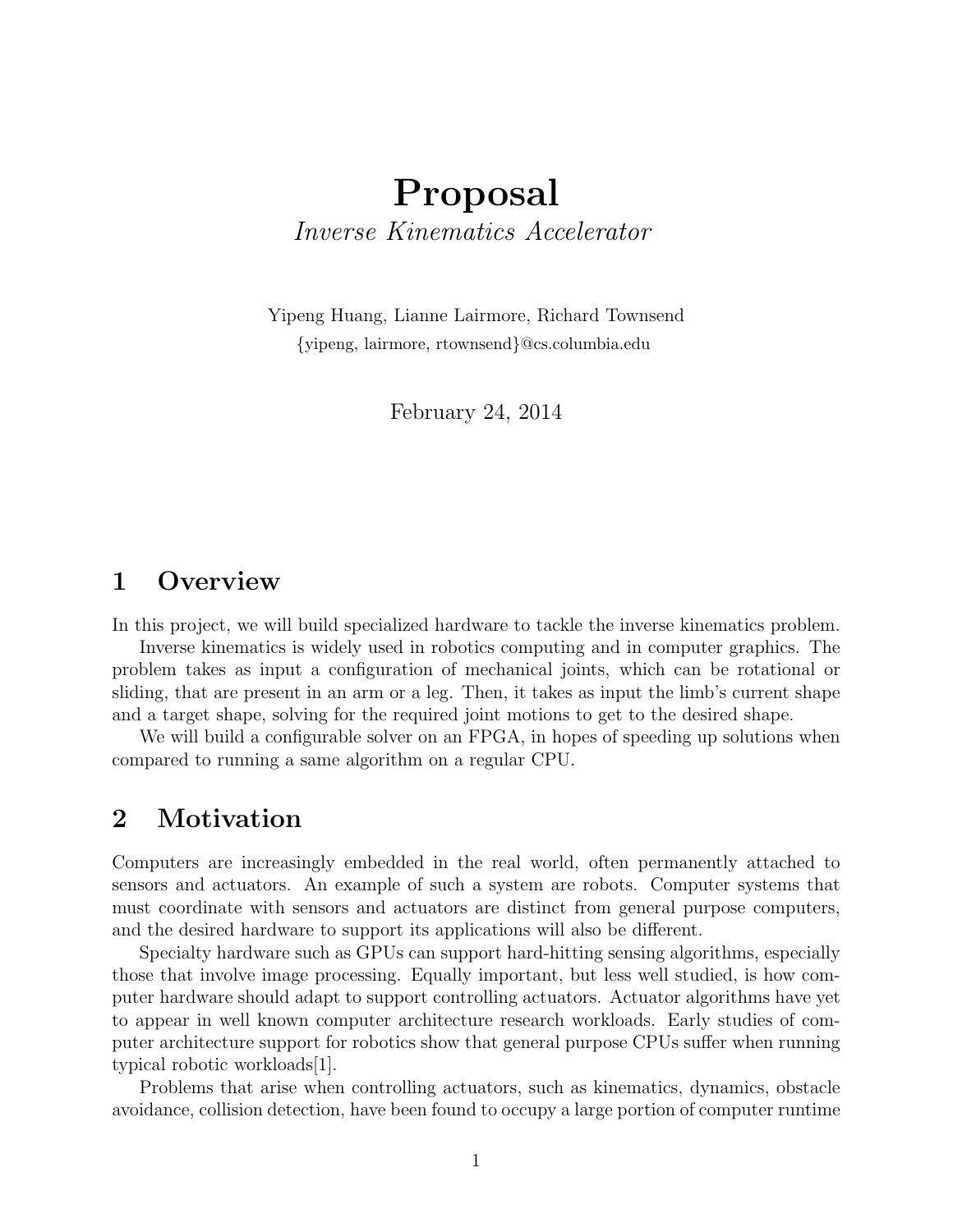in robotics. Live measurements show 33-66 percent dedicated to embedded computer on robot. In particular, the inverse kinematic problem is interesting because it has features of two distinct workload categories: sparse matrix math and graph traversal[2]. This project will focus on building hardware for inverse kinematics.

# **3 Inverse Kinematics Algorithms**

The general inverse kinematics algorithm relies on the following concepts, which we present in order:

### **3.1 Homogeneous Transformations**

Forward and inverse kinematics operates on frames, which are as set of axes and coordinates that describe 3D space. Frames can be global or local. A local frame would be useful in describing the x, y, z positions of an object in space, along with the orientation (direction it is pointing) in space. We can transform from one frame to the next using homogeneous transforms, which are described as 4 by 4 matrices. For background information on homogeneous transforms refer to [3].

### **3.2 Kinematic Chain**

Each joint of a robot has a coordinate frame; by convention without exception, revolute joints are represented as a rotation about the Z axis, and prismatic joints are translations along the Z axis. A collection of joints on an actuator form a kinematic chain.

### **3.3 Denavit-Hartenberg Parameters**

The standard notation for describing an actuator is to first describe the rotation about the Z axis by a joint angle, translate along by the Z axis by the link offset, translate along the X axis by the link length, and rotate by the X axis by the link twist.

#### **3.4 Jacobian**

The matrix that relates the differential motion of joints to differential motion in cartesian space is called the Jacobian matrix. This matrix describes the velocity relationship between joints and the end of the actuator.[4]

#### **3.5 Inverse Kinematics**

The inverse kinematics solution for any robot would be perfectly solved if the inverse of the Jacobian is available. This is because the inverse Jacobian describes the requisite joint motions to get any velocity in cartesian space.[4]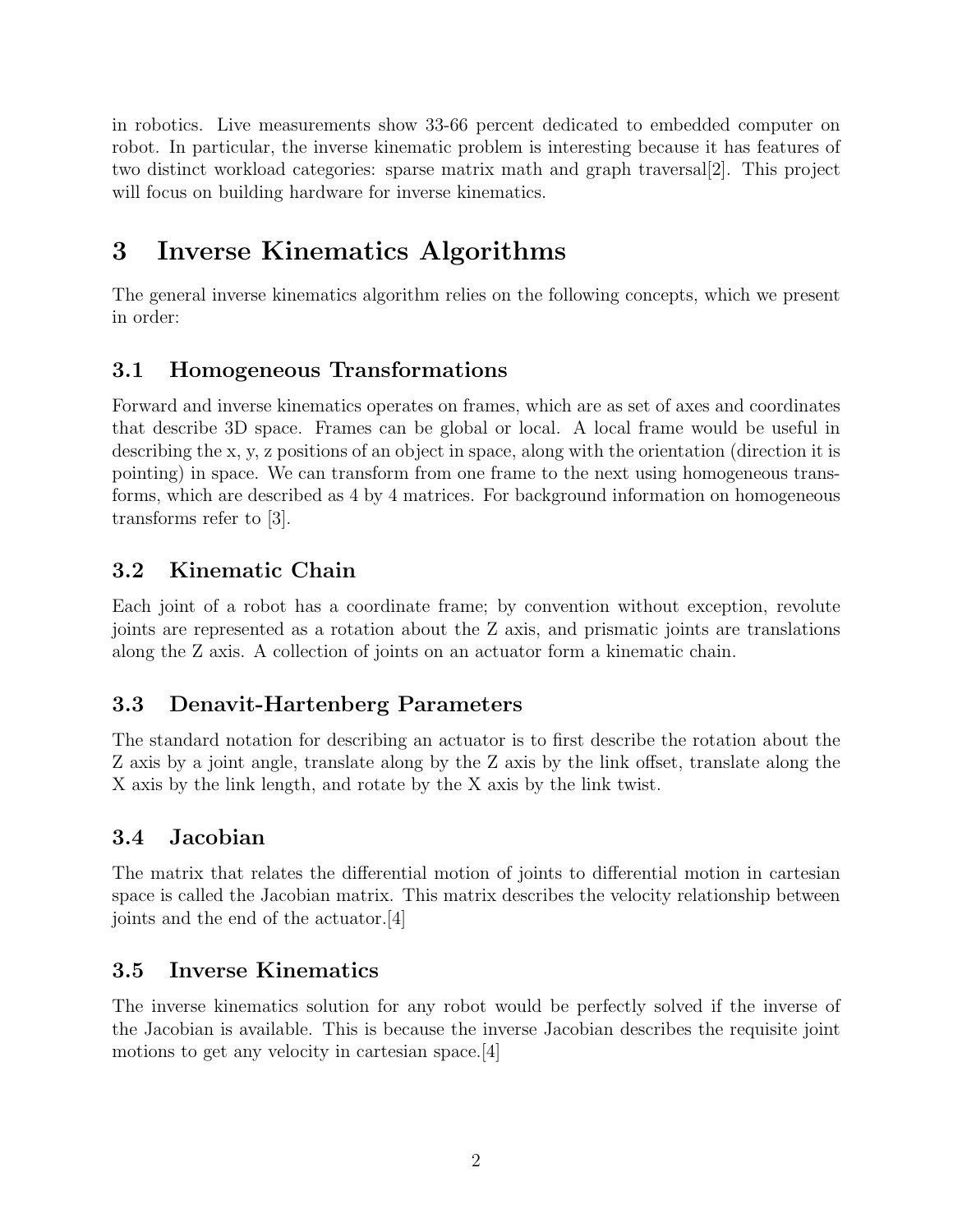#### **3.6 Jacobian Transpose and Jacobian Pseudoinverse Algorithms**

In reality, inverting a matrix is a costly operation, so the transpose or the pseudo-inverse of the Jacobian matrix are often used in inverse kinematics solvers.[5] In this project, we will explore using dedicated hardware to compute the inverse Jacobian matrix. If that proves difficult, we will use one of the usual matrix inverse approximations.

### **4 Architecture**

For our project we will be using the FPGA as an accelerator for inverse kinetic computations. Software running on the Linux ARM processor on the SoCKit board will be driving the FPGA and will display its outputs on a monitor. The FPGA will be configured for specific robot with given joint parameters. The software will supply current and target Cartesian coordinates to the IK accelerator which will return updated joint configurations to move towards the given target coordinates. The software will use the joint configuration to update an image on the monitor. The resulting image should result in an animation of a appendage moving towards a target position.

# **5 Hardware**

The FPGA design will consist mostly of floating point arithmetic. Working with floating point numbers will be our biggest challenge. Altera has mega functions built in to Quartus II which will have the tools build already working and tested modules for trigonometric functions. Without these functions we most likely would not have been able to do this project. The mega functions we are planning on using are ALTFP ATAN and ALTFPSINCOS. As to be expected these functions take time to compute results. For example the ALTFP ATAN takes 34 cycles to compute the tangent function. While working on the design we might find that other floating point arithmetic mega functions will need to be used like addition and subtration.

# **6 Milestones**

#### **Milestone 1**

- 1. Implement canonical 3D inverse kinematics algorithm using C
- 2. Design block diagram of our system
- 3. Design top-level module describing the interface between the hardware and software sections of our system
- 4. Determine how to represent input and output with respect to the user. For example, our output could be textual (equations representing the result of the algorithm) or graphical (a picture of the actual robot limb in 3D space).